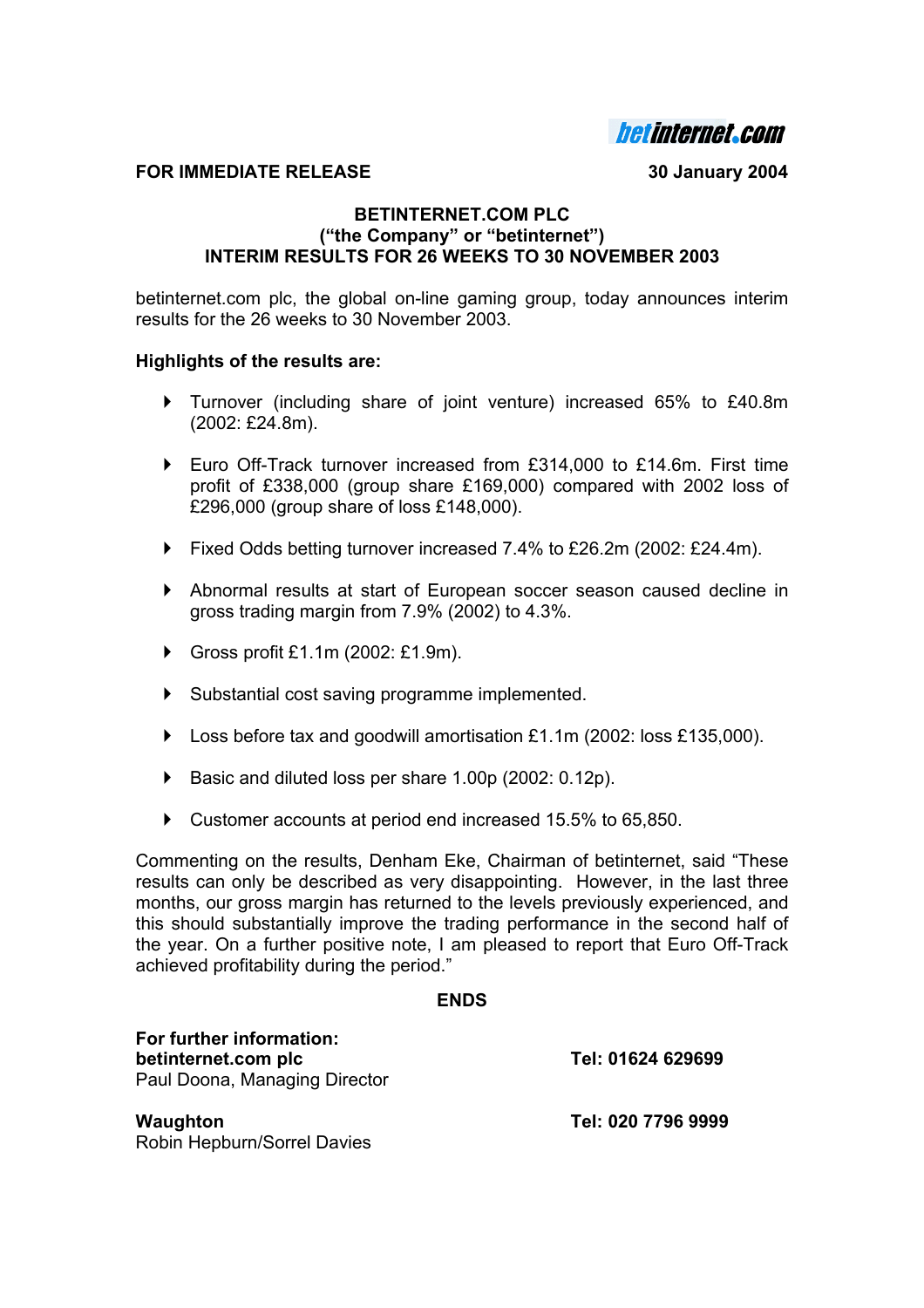# **Notes to editors:**

The following are attached:

- ▶ Interim Report
- ▶ Consolidated Profit & Loss Accounts
- ▶ Consolidated Balance Sheets
- ▶ Consolidated Cash Flow Statements
- $\triangleright$  Notes to the Accounts

N.B. Pari-mutuel (or 'tote' wagering) refers to wagering into a 'pool' where dividends are paid to winners and the operator retains a percentage of the 'pool'.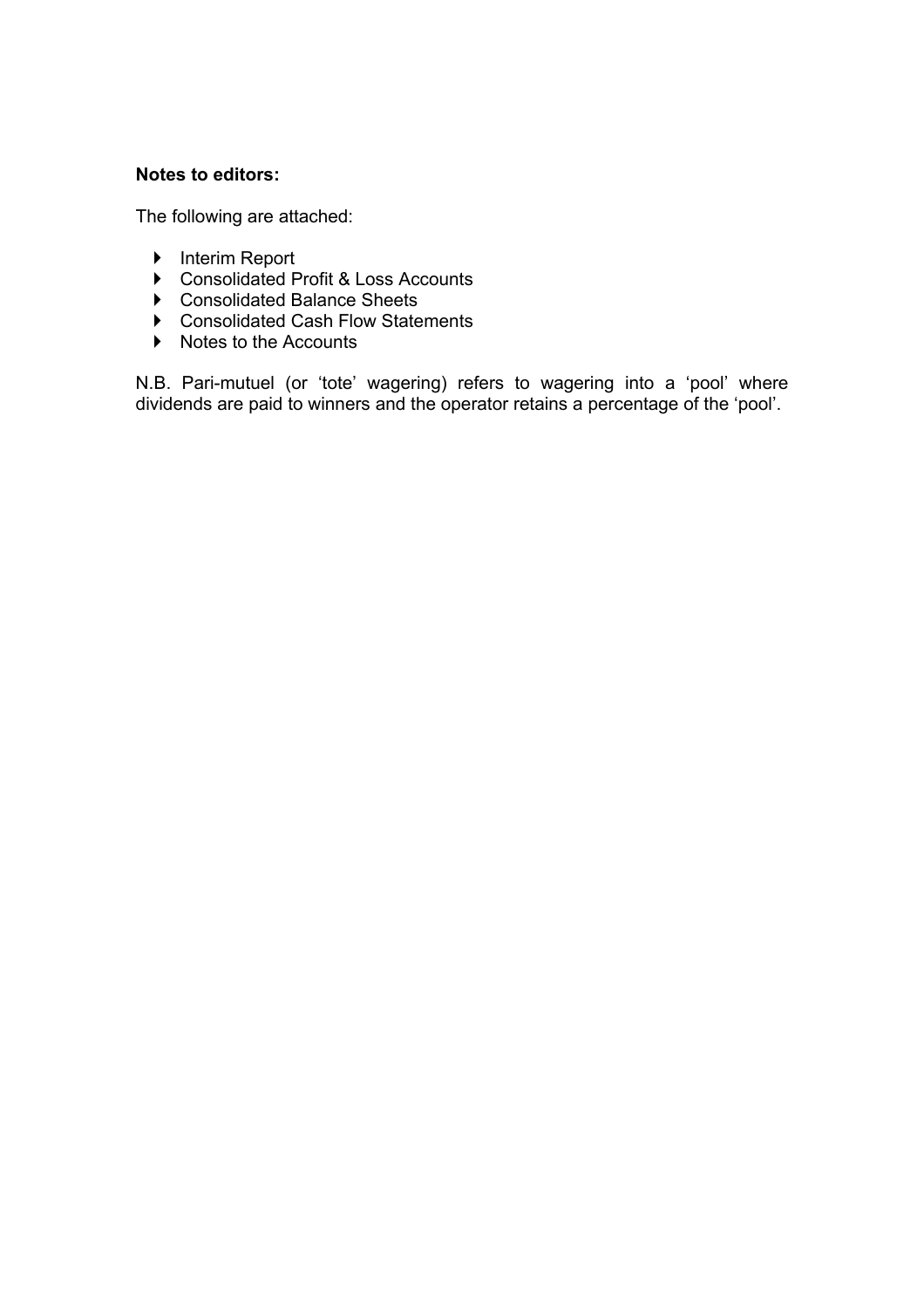### **INTERIM REPORT**

# **CHAIRMAN'S STATEMENT**

In my first statement as Chairman, which followed the publication of our results for the period to  $1<sup>st</sup>$  June 2003. I was able to report on a period of substantial progress for your company. With equal candour, I have to report that despite progress in many areas, the financial results for the 26 weeks to 30 November 2003 can only be described as very disappointing.

We were encouraged by our performance in 2002/03, and optimistic about the prospects of our Scandinavian acquisition, Oddsalive.com. As a result, we entered the new financial year in June 2003 with a cost base which assumed a similar growth in Internet turnover to our previous experience, and the attainment of a gross margin percentage in line with that achieved in the previous financial year. Fixed Odds turnover did, in fact, increase to £26.2m (2002: £24.4m). Unfortunately, following an abnormal run of results at the start of the European soccer season, the margin from fixed-odds gaming (4.3% compared with 7.9% in the same period last year), did not generate sufficient surplus to absorb our overheads, and this has resulted in the loss reported today. Accordingly, the directors do not recommend the payment of a dividend.

As a result, we have implemented a substantial cost saving programme, including a 23% reduction in our staff. Planned expenditure has been cut back in other areas; and all non-committed spend is being kept under review.

Running parallel with this, and having sought specialist external advice, we have taken a number of initiatives designed to improve our management of risk. We have continued to curtail our telephone wagering activity, thus further substantially reducing the volatility of our operations.

During the last three months, our gross margin percentage has returned to the levels previously experienced and, provided this is maintained, this should substantially improve the trading performance in the second half of the financial year.

On a further positive note, I am pleased to report that our joint venture operation, Euro Off-Track, achieved profitability during the period. We have, therefore, received, after the period-end, the first instalment of the amount due to the company under the joint venture agreement. I am confident that Euro Off- Track will contribute a steadily increasing stream of profit to your company.

# **Denham Eke, Chairman** 30<sup>th</sup> January 2004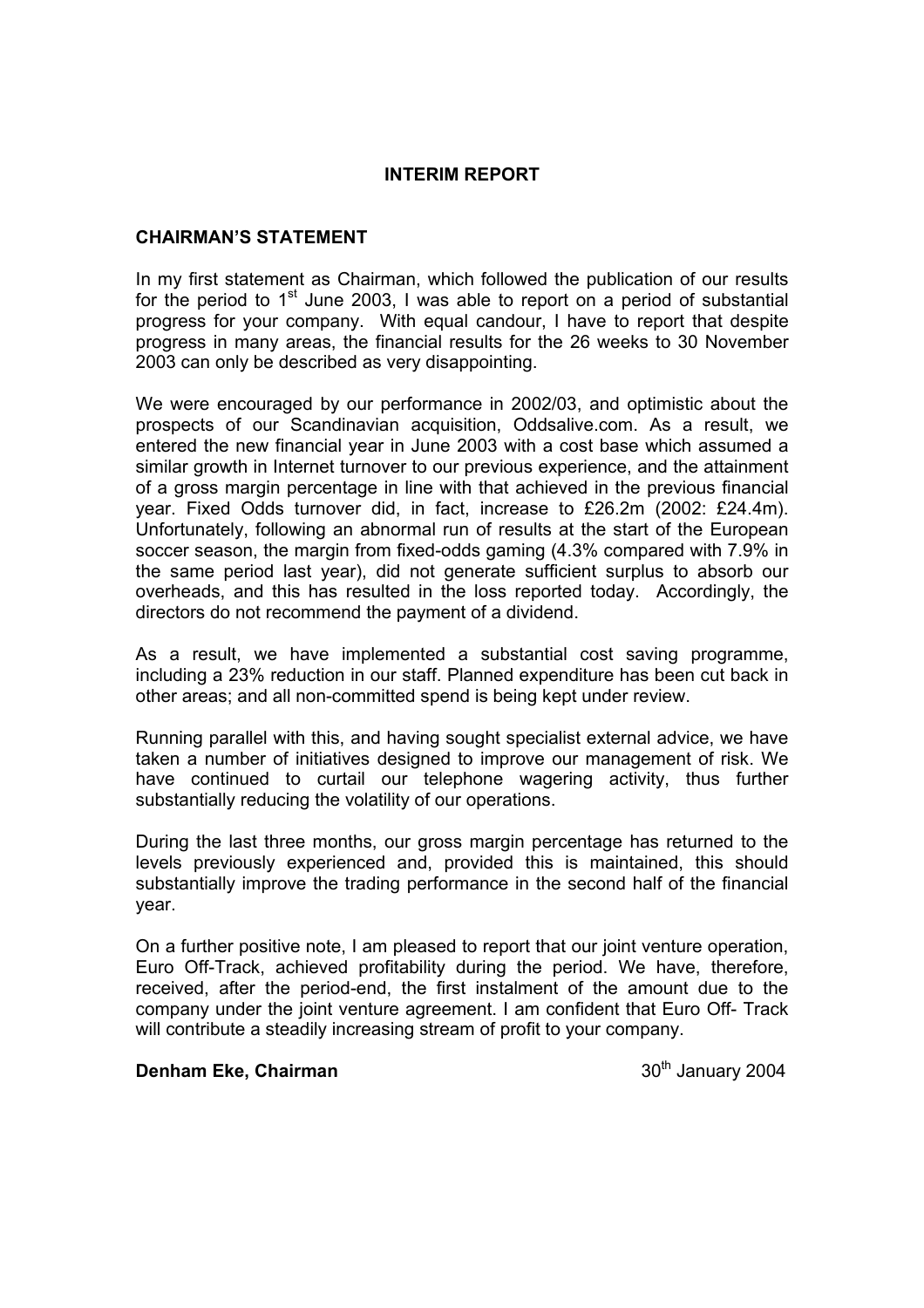### **OPERATING REVIEW**

#### *Overview of results*

During the period to 30 November 2003, group turnover, including our share of the Euro Off-Track joint venture, was 64% greater than for the similar period last year, at £40.8m (2002: £24.8m). Excluding the joint venture, the turnover increase was 7.4%.

As a result of the adverse trading conditions referred to in the Chairman's Statement, gross trading margin fell to 4.3% for the period (2002: 7.9%). This has resulted in a reduction in gross profit from £1.9m (2002) to £1.1m.

Overheads increased, in line with plan, by 23% (excluding amortisation of goodwill) compared with the same period last year. As mentioned above, overheads have now been reduced to a level commensurate with current levels of activity.

### *Fixed Odds Wagering*

The strategy of increasing our Internet business whilst reducing our dependence on telephone wagering has continued. During the period Internet wagering increased by 11.5% to reach £23.2m and its share of fixed odds turnover was 89%. Telephone turnover was 19% less than the same period last year at £3.0m.

The trend away from telephone wagering is likely to continue as the board believes that telephone wagering is best managed as one of a number of routes to market for its core Internet customers, rather than as a 'stand-alone' operation. Internet and telephone wagering are now being managed as one operation with a common risk management approach. Back office systems are currently being adapted to reflect this.

Fixed Odds turnover has increased by 7% compared with the previous period, but, as reported above, gross margin fell to 4.3%, compared with 7.9% in the similar period last year.

The number of bets wagered over the Internet grew by 16.5% when compared with the 26 weeks to 1 December 2002, and totalled 1.05m. This is an encouraging increase considering that the corresponding period included the 2002 Soccer World Cup. Customer numbers also grew and were 65,850 at the period end, a 15.5% increase during the 26 week period.

Whilst this period has also proved tough for our competitors, your company has suffered more than most due to its specialist soccer focus. In particular, the low margin Asian Handicap proposition (i.e. eliminating the possibility of a draw) made the company vulnerable to the results from a protracted period of favourite teams winning in all the major European leagues.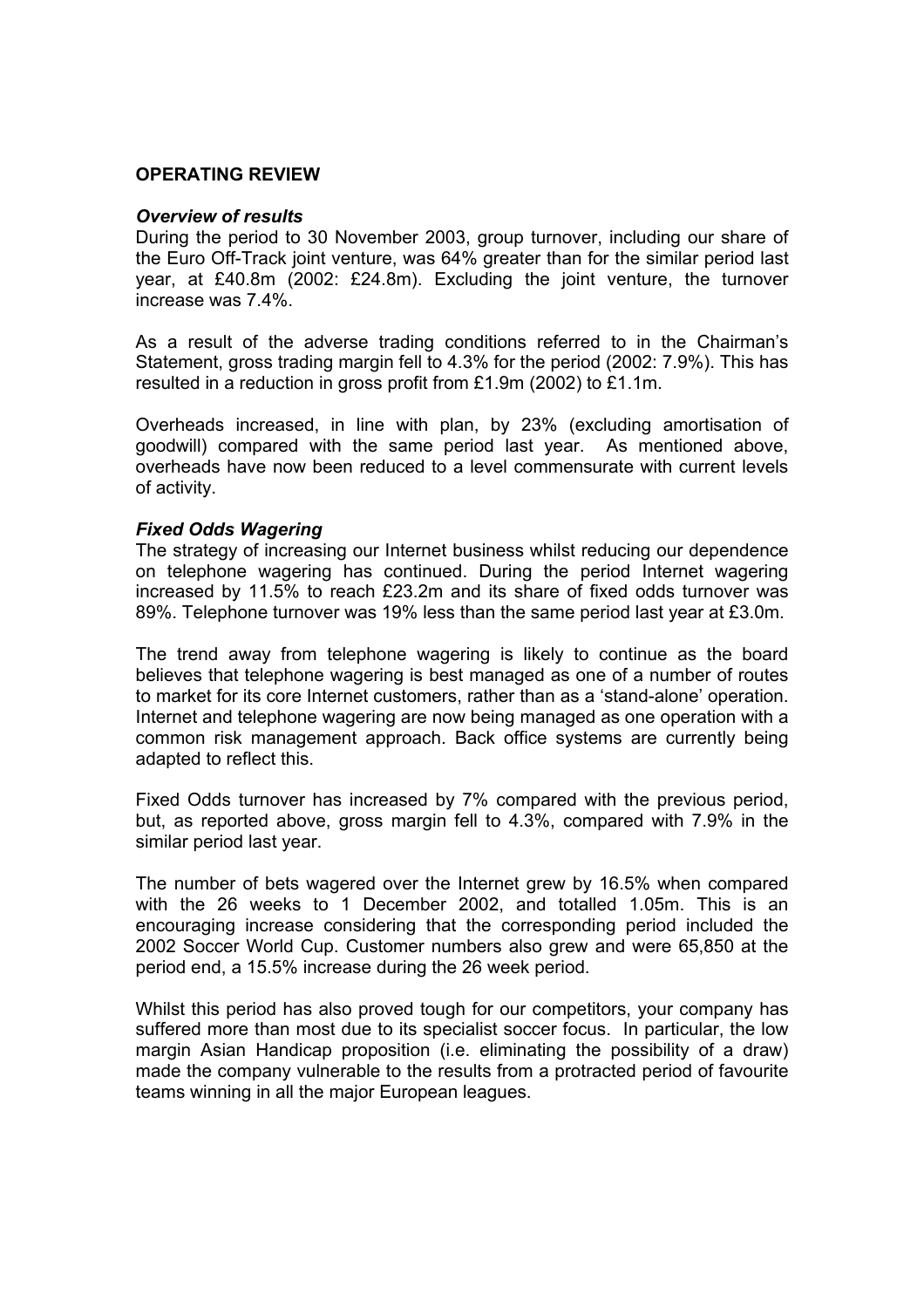Following an internal review, and with the help of external expert advice, the company has refined its trading policies and is cautiously optimistic that fixed odds margins will be restored to their previous levels. Indeed, in the 13 weeks prior to this report, the fixed odds operation achieved a gross margin of 7.9%.

The Scandinavian operations of Oddsalive.com have been fully absorbed within betinternet. The number of active customers wagering and the region's profitability have been materially below expectation, and have been a major contributory reason for our failure to absorb overheads in the first half. As a result, we no longer have any directly employed staff in the region and have scaled back our marketing expenditure to reflect a more realistic out-turn from the area. Despite this performance, Scandinavia remains our second largest market, after the Far East, and will not be ignored.

The UK is our third largest market and our market share will only grow further if we invest substantially in marketing. The board believes such action would be to the detriment of our major Far East market, where we continue to see better returns.

### *Pari – Mutuel Wagering*

After a number of false dawns, it is pleasing to report that the Euro Off-Track operation was profitable during the period under review. A net profit of £338,000 was earned, of which the betinternet group share, was £169,000.

This business is still in a growth phase and efforts to establish a sustainable business model, although much nearer fruition, continue to be hampered by both regulatory uncertainty in the USA, and internal manoeuvrings in the US thoroughbred industry. Nevertheless, we believe that Euro Off-Track is uniquely placed to offer itself as a legitimate, recognised medium to access the vast US pari-mutuel market and provide the means by which US operators can offer their product to international customers.

### *Regulation*

In our latest annual report we described the regulation of gaming around the world as confused. It remains so. We continue to provide a properly controlled and regulated environment for this leisure activity, and regularly review and improve our payment systems to minimise the possibility of money laundering.

The Board believes regulation will eventually coalesce and success will come to those who operate in a fully regulated jurisdiction, contribute their share of duty, and provide a safe environment for players to enjoy spending their leisure pound. We believe we already meet all these operational criteria from our Isle of Man base.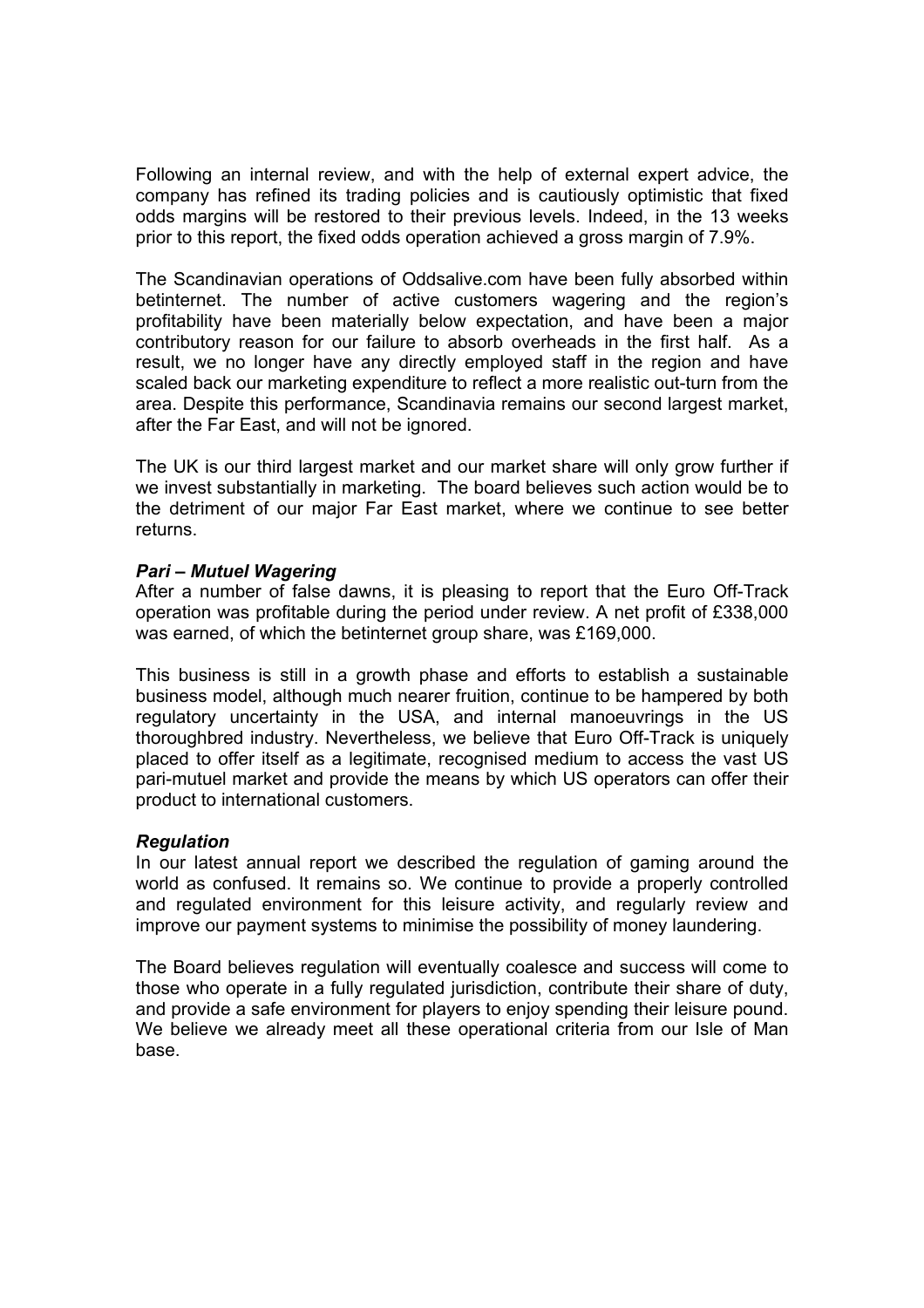#### *The Future*

The board intends to ensure that the core sports-book business returns to profitability. The second half of the year will see the lucrative European club competitions for football reaching their climax. With a return to more usual margin levels and with the benefit from the reduction in the cost base, the company's trading performance should improve substantially.

The board also intends to build upon the success of Euro Off-Track by establishing other strategic alliances. With our partners, we are seeking ways to exploit the technical lead provided by our 'totalisator' hub, based in the Isle of Man.

Despite the disappointing nature of these results, your board, having taken appropriate corrective action, remains confident about the future prospects for the company.

**Paul Doona, Managing Director 1988 Consumer 2004 30th January 2004**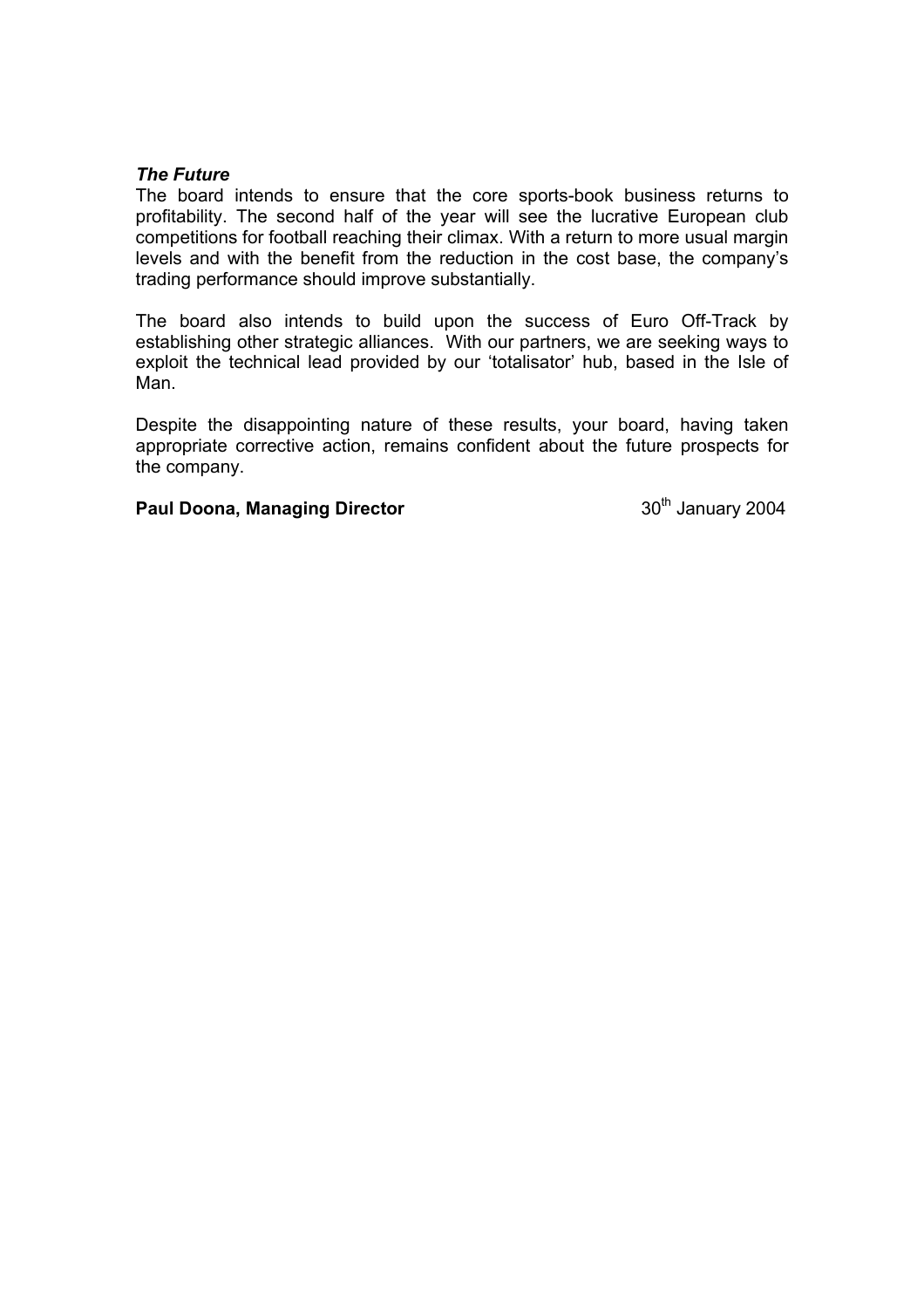### **CONSOLIDATED PROFIT AND LOSS ACCOUNTS**

For the 26 weeks ended 30 November 2003

|                                                                                      |             |               |              | <b>Unaudited</b> | Unaudited          | Audited        |
|--------------------------------------------------------------------------------------|-------------|---------------|--------------|------------------|--------------------|----------------|
|                                                                                      |             | <b>Before</b> |              |                  | 26 weeks<br>to $1$ | 52 weeks<br>to |
|                                                                                      |             | goodwill      | Goodwill     |                  | December           | 1 June         |
|                                                                                      | <b>Note</b> | amortisation  | amortisation | <b>Total</b>     | 2002               | 2003           |
|                                                                                      |             | £000          | £000         | £000             | £000               | £000           |
| Turnover including share of joint venture                                            |             |               |              |                  |                    |                |
| Betting stakes received                                                              |             |               |              |                  |                    |                |
| Internet                                                                             | 1           | 23,203        |              | 23,203           | 20,751             | 50,375         |
| Telephone                                                                            | 1           | 2,993         |              | 2,993            | 3,690              | 6,688          |
| Joint Venture                                                                        |             | 14,566        |              | 14,566           | 314                | 1,016          |
|                                                                                      |             | 40,762        |              | 40,762           | 24,755             | 58,079         |
| Less share of joint venture turnover                                                 |             | (14, 566)     |              | (14, 566)        | (314)              | (1,016)        |
| <b>Total group turnover</b>                                                          |             | 26,196        |              | 26,196           | 24,441             | 57,063         |
| Cost of sales                                                                        |             |               |              |                  |                    |                |
| Winnings paid and bets laid off                                                      | 1           | (25, 054)     |              | (25, 054)        | (22, 487)          | (52, 826)      |
| Betting duty paid                                                                    | 1           | (23)          |              | (23)             | (32)               | (76)           |
| <b>Gross profit</b>                                                                  |             | 1,119         |              | 1,119            | 1,922              | 4,161          |
| Administration expenses                                                              |             | (2, 349)      | (109)        | (2, 458)         | (1, 913)           | (4,060)        |
| <b>Gross operating (loss)/profit</b><br>Share of operating profit/(loss)<br>in joint |             | (1, 230)      | (109)        | (1, 339)         | 9                  | 101            |
| venture                                                                              |             | 169           |              | 169              | (148)              | (239)          |
| Total operating loss including share of                                              |             |               |              |                  |                    |                |
| joint venture                                                                        |             | (1,061)       | (109)        | (1, 170)         | (139)              | (138)          |
| Interest                                                                             |             | 3             |              | 3                | 4                  | 8              |
| Loss on ordinary activities before and<br>after taxation and retained loss for the   |             |               |              |                  |                    |                |
| period                                                                               |             | (1, 058)      | (109)        | (1, 167)         | (135)              | (130)          |
| Basic and diluted loss per share (pence)                                             | 3           |               |              | (1.00)           | (0.12)             | (0.12)         |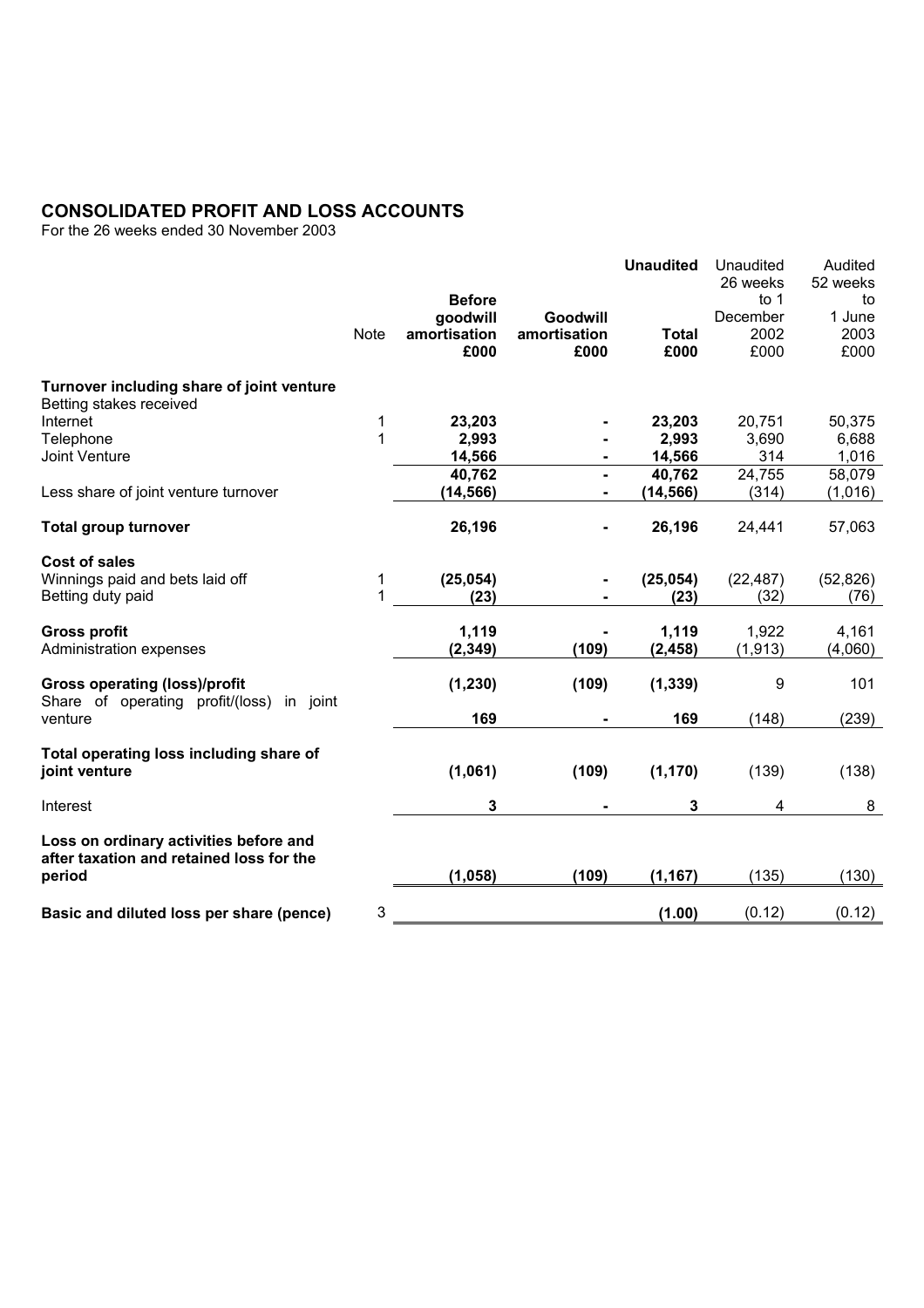### **CONSOLIDATED BALANCE SHEET**

As at 30 November 2003

|                                                | <b>Unaudited</b>   | Unaudited<br>$^\star$ | Audited |
|------------------------------------------------|--------------------|-----------------------|---------|
|                                                | <b>30 November</b> | 1 December            | 1 June  |
|                                                | 2003               | 2002                  | 2003    |
|                                                | £000               | £000                  | £000    |
| <b>Fixed Assets</b>                            |                    |                       |         |
| Intangible Assets                              | 328                |                       | 437     |
| <b>Tangible Assets</b>                         | 743                | 817                   | 841     |
|                                                | 1,071              | 817                   | 1,278   |
| <b>Current Assets</b>                          |                    |                       |         |
| <b>Debtors</b>                                 | 1,161              | 1,042                 | 1,611   |
| Cash at bank and in hand                       | 781                | 1,645                 | 1,852   |
|                                                | 1,942              | 2,687                 | 3,463   |
| Creditors: amounts falling due within one year | (1,484)            | (1,506)               | (1,876) |
| <b>Net Current Assets</b>                      | 458                | 1,181                 | 1,587   |
| <b>Provision for Liabilities and Charges</b>   |                    |                       |         |
| Investment in joint venture                    |                    |                       |         |
| - share of gross assets                        | 390                | 86                    | 194     |
| - share of gross liabilities                   | (765)              | (539)                 | (738)   |
| - share of net liabilities                     | (375)              | (453)                 | (544)   |
| <b>Net Assets</b>                              | 1,154              | 1,545                 | 2,321   |
| <b>Capital and Reserves</b>                    |                    |                       |         |
| Called up share capital                        | 1,167              | 1,087                 | 1,167   |
| <b>Share Premium</b>                           | 6,928              | 6,237                 | 6,928   |
| Profit and loss account                        | (6,941)            | (5,779)               | (5,774) |
| <b>Equity Shareholders' Funds</b>              | 1,154              | 1,545                 | 2,321   |

\* The unaudited balance sheet as at 1 December 2002 has been amended to reflect the reclassification of development costs, previously classified as intangible assets, as tangible assets.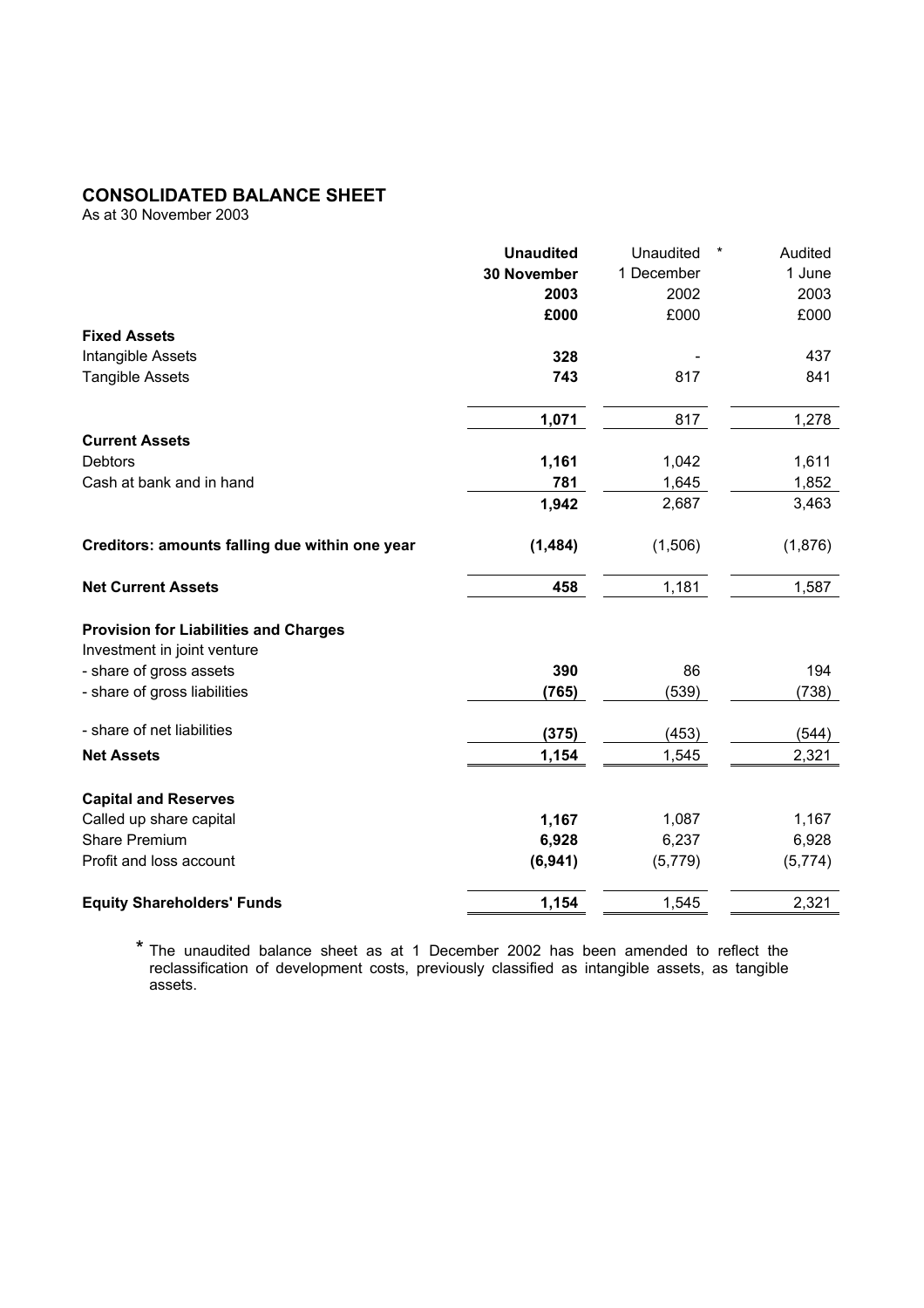# **CONSOLIDATED CASH FLOW STATEMENTS**

For the 26 weeks to 30 November 2003

|                                                           |             | <b>Unaudited</b><br>26 weeks to    | Unaudited<br>26 weeks to   | Audited<br>52 weeks to |
|-----------------------------------------------------------|-------------|------------------------------------|----------------------------|------------------------|
|                                                           | <b>Note</b> | <b>30 November</b><br>2003<br>£000 | 1 December<br>2002<br>£000 | 1 June<br>2003<br>£000 |
| Net cash outflow from operating activities                | 4           | (900)                              | (513)                      | (995)                  |
| Returns on investments and servicing of finance           |             | 3                                  | 4                          | 8                      |
| Capital expenditure                                       | 5           | (128)                              | (127)                      | (377)                  |
| Acquisition of subsidiary                                 |             |                                    |                            | 77                     |
| Cash outflow before use of liquid resources and financing |             | (1,025)                            | (636)                      | (1, 287)               |
| Financing                                                 | 5           |                                    | 447                        | 1,218                  |
| Decrease in cash in the period                            |             | (1,025)                            | (189)                      | (69)                   |

### **Reconciliation of net cash flow to movement in net funds**

|                                          | 30 November<br>2003 |         | 1 December<br>2002 | 1 June<br>2003 |
|------------------------------------------|---------------------|---------|--------------------|----------------|
|                                          | <b>Note</b>         | £000    | £000               | £000           |
| Opening net funds                        |                     | 1,765   | 1,484              | 1,484          |
| Decrease in cash in the period           |                     | (1,025) | (189)              | (69)           |
| Cash outflow from movement in borrowings |                     |         | 350                | 350            |
| Closing net funds                        | 6                   | 740     | 1,645              | 1,765          |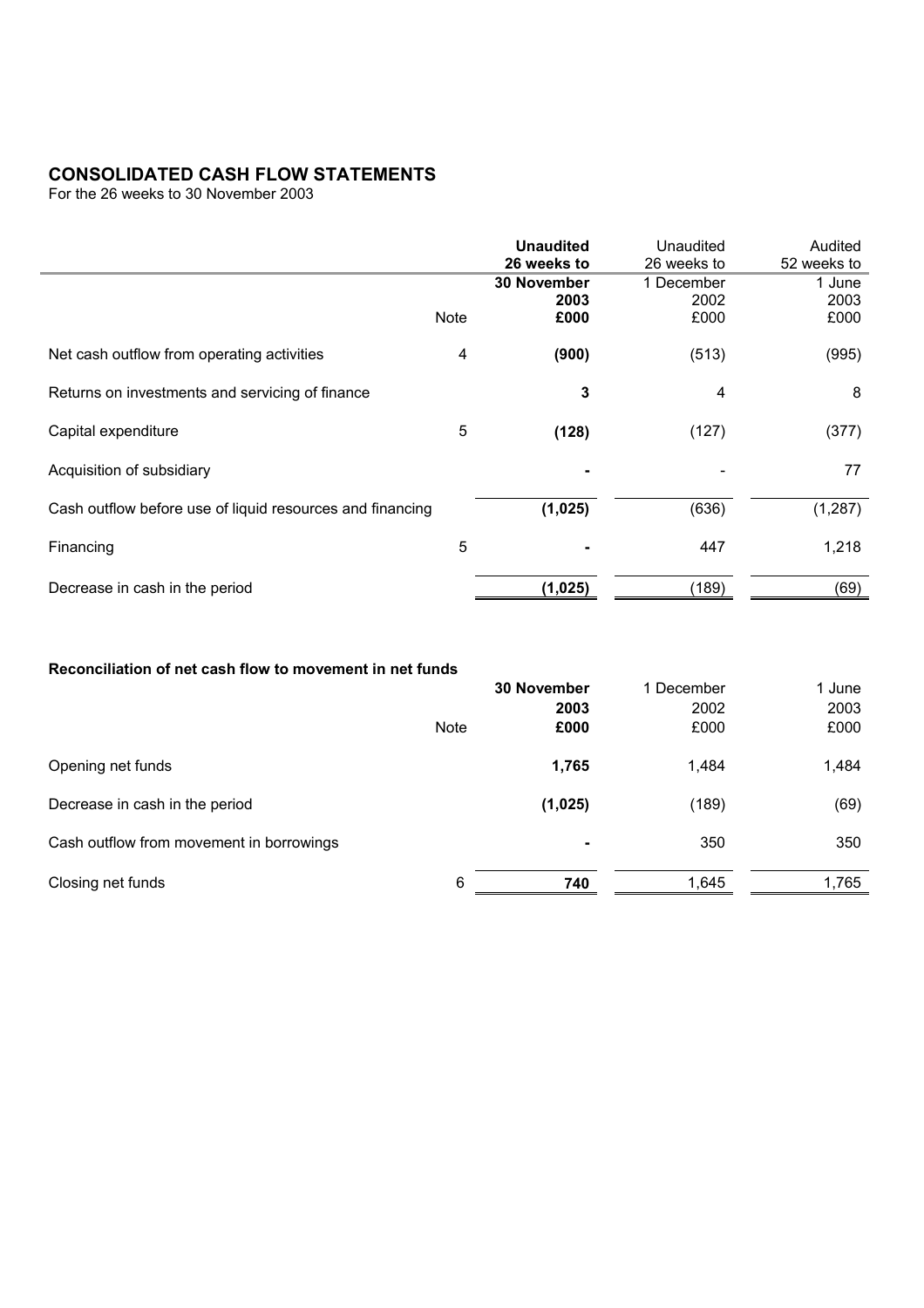# **NOTES TO THE ACCOUNTS**

#### **1. Segmental analysis**

|                                 | <b>Telephone</b> | Internet  | Total     |
|---------------------------------|------------------|-----------|-----------|
| 26 weeks to 30 November 2003    | £000             | £000      | £000      |
|                                 |                  |           |           |
| Betting stakes received         | 2,993            | 23,203    | 26,196    |
| Winnings paid and bets laid off | (2,896)          | (22, 158) | (25, 054) |
| Betting duty paid               | (1)              | (22)      | (23)      |
| Gross profit                    | 96               | 1,023     | 1,119     |
| Margin                          | 3.2%             | 4.4%      | 4.3%      |
|                                 | Telephone        | Internet  | Total     |
| 26 weeks to 1 December 2002     | £000             | £000      | £000      |
|                                 |                  |           |           |
| Betting stakes received         | 3,690            | 20,751    | 24,441    |
| Winnings paid and bets laid off | (3,213)          | (19, 274) | (22, 487) |
| Betting duty paid               | (8)              | (24)      | (32)      |
| Gross profit                    | 469              | 1,453     | 1,922     |
| Margin                          | 12.7%            | 7.0%      | 7.9%      |

#### **2. Taxation**

No provision for tax is required due to the availability of losses brought forward.

#### **3. Loss per share**

The earnings per share calculation is based on the loss for the period after taxation and the weighted average number of shares in issue throughout the period.

Calculation of loss per share is based on losses of £1,167,000 (2002: £135,000) and the weighted average number of ordinary shares, being the equivalent of 116,687,027 (2002: 108,295,723) ordinary 1p shares.

The diluted loss per share is the same as the basic loss per share as the adjustment to assume conversion of dilutive ordinary shares would decrease the loss per share.

#### **4. Reconciliation of operating (loss)/profit to net cash outflow from operating activities**

|                                            | <b>Unaudited</b> | Unaudited   | Audited     |
|--------------------------------------------|------------------|-------------|-------------|
|                                            | 26 weeks to      | 26 weeks to | 52 weeks to |
|                                            | 30 November      | 1 December  | 1 June      |
|                                            | 2003             | 2002        | 2003        |
|                                            | £000             | £000        | £000        |
| Operating (loss)/profit                    | (1, 339)         | 9           | 100         |
| Depreciation and amortisation charges      | 335              | 287         | 544         |
| Decrease/(increase) in debtors             | 450              | (219)       | (787)       |
| Decrease in creditors                      | (346)            | (590)       | (852)       |
| Net cash outflow from operating activities | (900)            | (513)       | (995)       |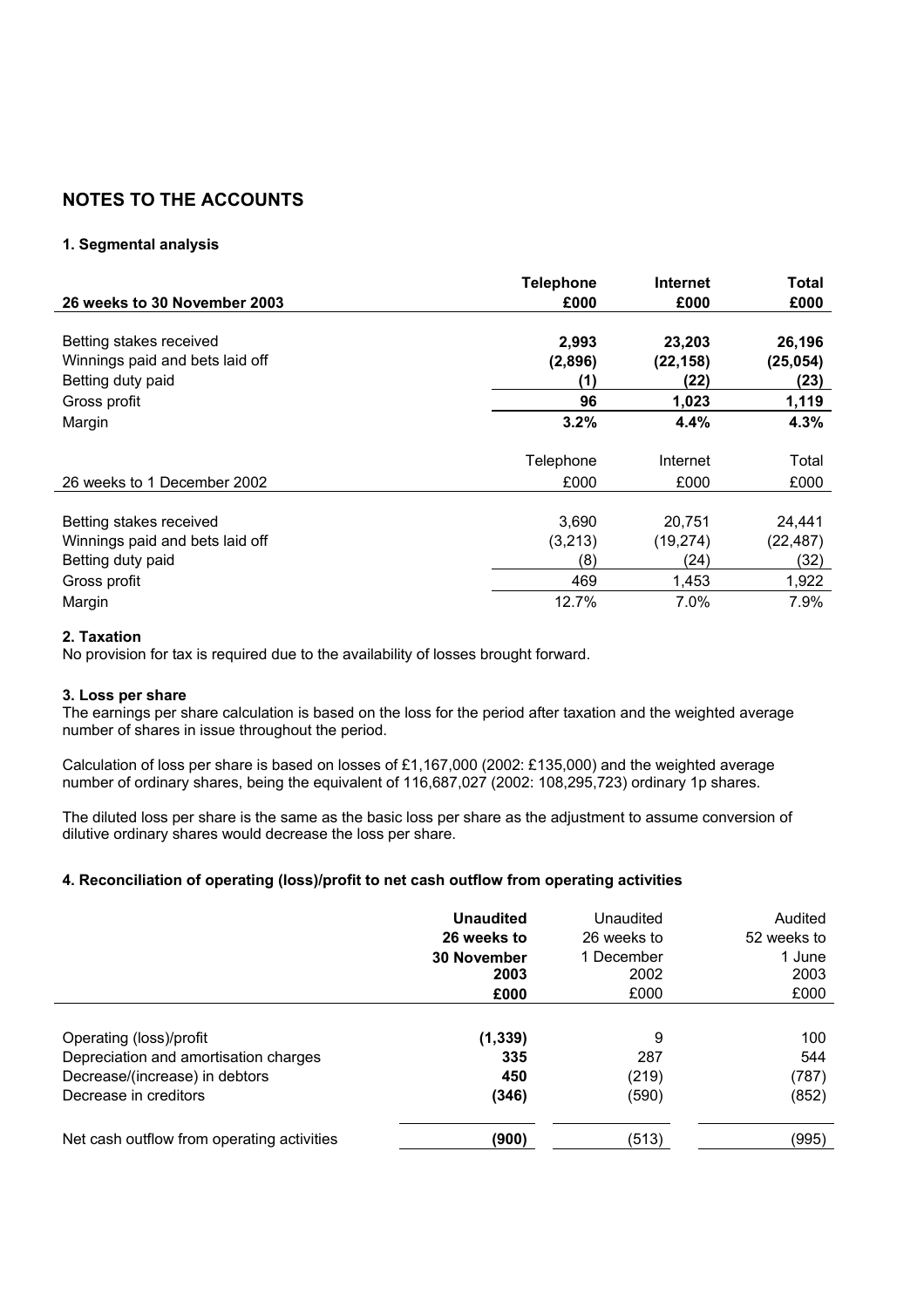# **NOTES TO THE ACCOUNTS**

**Continued** 

#### **5. Analysis of cash flows for headings netted in the cash flow statement**

|                                             | <b>Unaudited</b><br>26 weeks to<br><b>30 November</b><br>2003 | Unaudited<br>26 weeks to<br>1 December<br>2002 | Audited<br>52 weeks to<br>1 June<br>2003 |
|---------------------------------------------|---------------------------------------------------------------|------------------------------------------------|------------------------------------------|
|                                             | £000                                                          | £000                                           | £000                                     |
| <b>Capital Expenditure</b>                  |                                                               |                                                |                                          |
| Payments to acquire tangible fixed assets   | (128)                                                         | (127)                                          | (382)                                    |
| Receipts from sale of tangible fixed assets |                                                               |                                                | 5                                        |
|                                             | (128)                                                         | (127)                                          | (377)                                    |
| <b>Financing</b>                            |                                                               |                                                |                                          |
| Issue of shares including share premium     |                                                               | 797                                            | 1,568                                    |
| Repayment of borrowings                     |                                                               | (350)                                          | (350)                                    |
|                                             |                                                               | 447                                            | 1,218                                    |
| 6. Analysis of net funds                    |                                                               |                                                |                                          |
|                                             | At 1 June                                                     | Cash                                           | At 30 November                           |
|                                             | 2003                                                          | <b>Flow</b>                                    | 2003                                     |
|                                             | £000                                                          | £000                                           | £000                                     |
| Cash in hand and at bank                    | 1,852                                                         | (1,071)                                        | 781                                      |
| Bank overdraft                              | (87)                                                          | 46                                             | (41)                                     |

#### **7. Basis of preparation of the financial statements**

The results for the period ended 30 November 2003 are prepared in accordance with applicable accounting standards, using the same accounting policies as set out in the group accounts for the year end 1 June 2003. The interim statements are unaudited, but have been reviewed, in accordance with Auditing Practices Board guidance by the Auditors, KPMG Audit LLC, whose report is included in the interim report to be sent to shareholders.

1,765 (1,025) **740** 

The directors have considered the adequacy of the cash resources and working capital available to the Group for the next 12 months and, having also taken cognisance of the recent improvement in trading margins, are satisfied that the Group has adequate resources to meet its obligations as they fall due. On this basis the directors have concluded that it is appropriate to prepare the financial statements on a going concern basis.